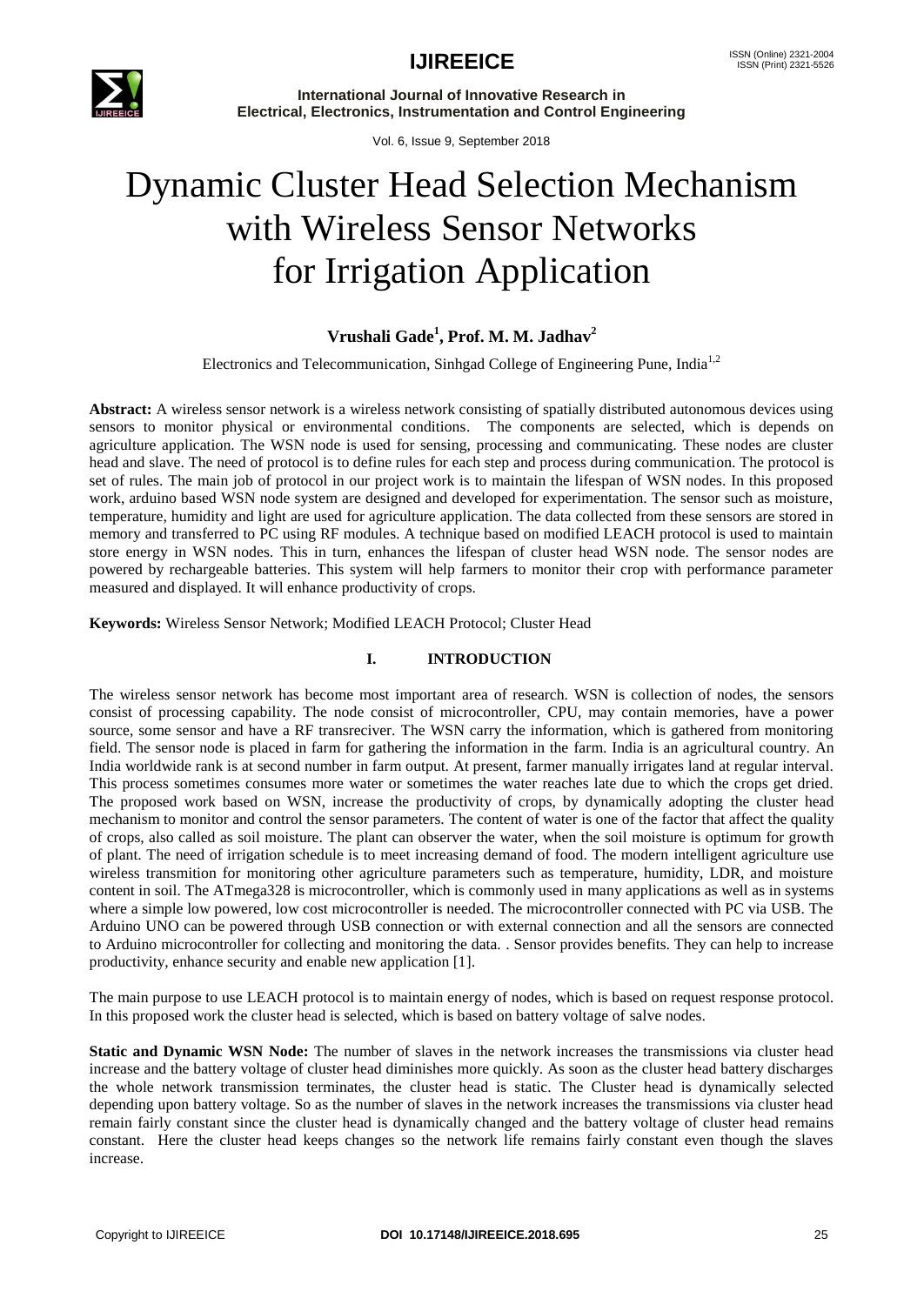# **IJIREEICE** ISSN (Online) 2321-2004



#### **International Journal of Innovative Research in Electrical, Electronics, Instrumentation and Control Engineering**

#### Vol. 6, Issue 9, September 2018

**Objectives:** The wireless sensor network plays an important role in agriculture. Arduino based WSN system is designed for monitoring agriculture based sensor parameter. The sensors such as moisture temperature, humidity, light are selected, based on agriculture requirements. The data collected from these entire sensors are stored, analysed and transmitted using RF modules.

The objectives of our project:

- 1.To study WSN nodes and sensor operation for agriculture domain.
- 2.To design and developed WSN based system as Master and Slave.
- 3.To configure modified Leach protocol for selection of cluster mechanism.
- 4.To test the system for enhancing the lifespan of WSN nodes, that means changing the cluster head from one slave to another slave.

## **II. RELATED WORK**

The literature survey contain idea of various LEACH protocol. Which all are depends on different parameters such as distance location. The hierarchical protocol is based on grouping of nodes into cluster, the most important purpose behind hierarchical routing is the sensor nodes communicate directly with leader node in their own cluster refered as cluster head[1].

The modified LEACH protocol is based on battery voltage of slave nodes.The modified LEACH protocol is extenssion of LEACH protocol for wireless sensor network to maintain lifetime of network as comaperd to staic WSN nodes MODLEACH protocol [2] is extension to LEACH to increase lifetime and capacity of network for wireless sensor network. MODLEACH is variant of LEACH that can utilize in other cluster routing protocol for better efficiency. The cluster head only is replaced in MODLEACH, when its energy decrease lowers than threshold. The double transmission power stage also introduced by MODLEACH.

LEACH-R protocol [3] was proposed, which is based on LEACH protocol. This algorithm sends data in multihop way to enhance the network lifespan as compared to LEACH. The selection of cluster head is improved by LEACH-R protocol. In DBES-LEACH protocol [4], two new distance based routing protocol proposed which are DB LEACH and DBEA LEACH. The cluster head is selected according to the position of sensor node to the base station.

In GCMRA [5] protocol, in this proposed work observe hot spot issue and present grid based clustering together with routing algorithm. The protocol is technique based on location, the entire area is split into section, nodes in each section consider as a cluster.

EAC [6] has introduced two main factors distance and energy. A cluster head is selected according to rest energy of node and other nodes select their cluster head based on their cluster head. Cluster head generate TDMA schedule and send plan to cluster member.



### **III. PROPOSED SYSTEM**

Fig.1 Sensor Node Structure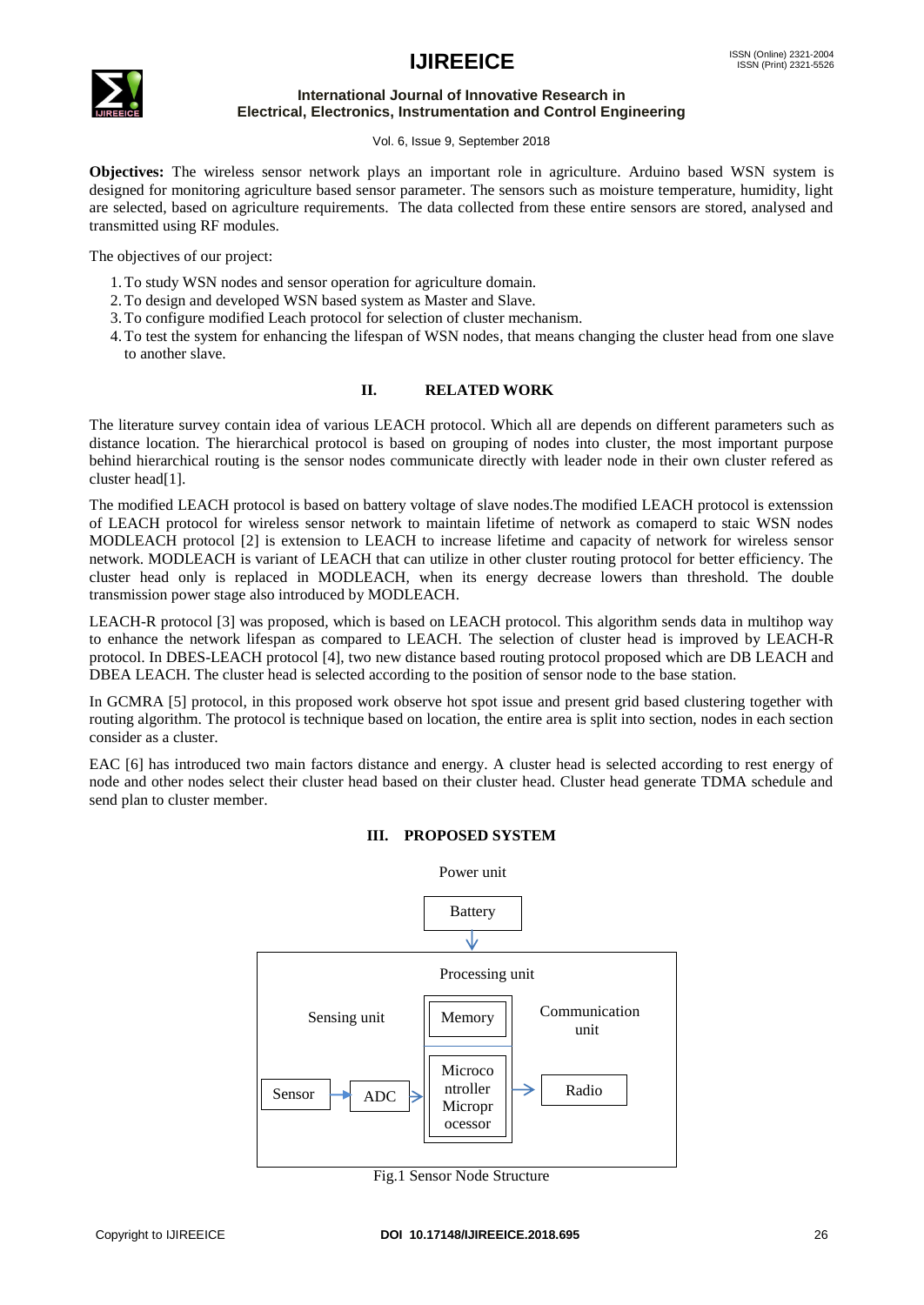# **IJIREEICE** ISSN (Online) 2321-2004



### **International Journal of Innovative Research in Electrical, Electronics, Instrumentation and Control Engineering**

Vol. 6, Issue 9, September 2018

The modified LEACH protocol is set of rules, which is LEACH protocol extension. As shown in fig. 1 sensor node consists of sensing unit, processing unit, and communication unit. In our propsed work some sensors are connected to ARDUINO µC, such as moisture, Temperature, Light sensor and humidity sensor. These sensors are utilized to check the environmental reading. The sensors are connected to the inbuilt 10 bit ADC of ARDUINO µC. The analogue reading is converted to digital form. It is saved in the internal RAM memory of µC, also sending the data to remote server using RF module. The cluster head collect the data from its member, and collected data is forwarded to sink node. The cluster head have a more workload than its member node, so cluster head consume more energy than its member node. The cluster head workload is distributed among all nodes in wireless sensor network. The sensor node, which may be cluster head or slave node.

**Master:** The designing a remote farm server, having a graphical user interfaces to display all the data from the slaves in the respective columns. The server will communicate with the slaves using RF trans-receiver. The protocol used is the Modified LEACH.

**Slave:** The slave node consist of sensing unit such as moisture, temperature, humidity sensors, processing unit such as microcontroller with memory and communication unit such as RF module. The slave node become cluster head, as the slave node battery voltage is greater than the previous cluster head node.

Network structure for LEACH protocol:



Fig. 2. Network Structure for LEACH Protocol network Str<mark>t</mark>

The master select cluster slaves, and cluster head communicate with each other using request and respond protocol. The inter cluster communication is based on time division multiple access.  $\overline{\text{S}}$ 

```
 Algorithm of Master 
  Start
  Select serial port
  Load Main form
  "A"
      Is time = 5 seconds? N \rightarrow "B"Y \rightarrow Send Request to cluster head (*P)
 \mathfrak{p}"
      Is data received? N\rightarrow "A"Y \rightarrowStore the received data in buffer
       Display the parameters on GUI
       Is Slave1 Battery voltage > Slave 2 Battery 
      voltage? N \rightarrow cluster head =1 \rightarrow "C" Cluster
       head=2
   \mathcal{C}Send cluster head request to WSN ^{\ast}C(1/2) \rightarrow^{\ast}A^{\ast} Algorithm of Slave 
  Start to initialize LCD
  Display project name
 AIs time = 1 second? N\rightarrow"B"
    Y \rightarrow Read all the sensor parameters one by one
     Store in µC RAM
     Display on LCD
"R"
```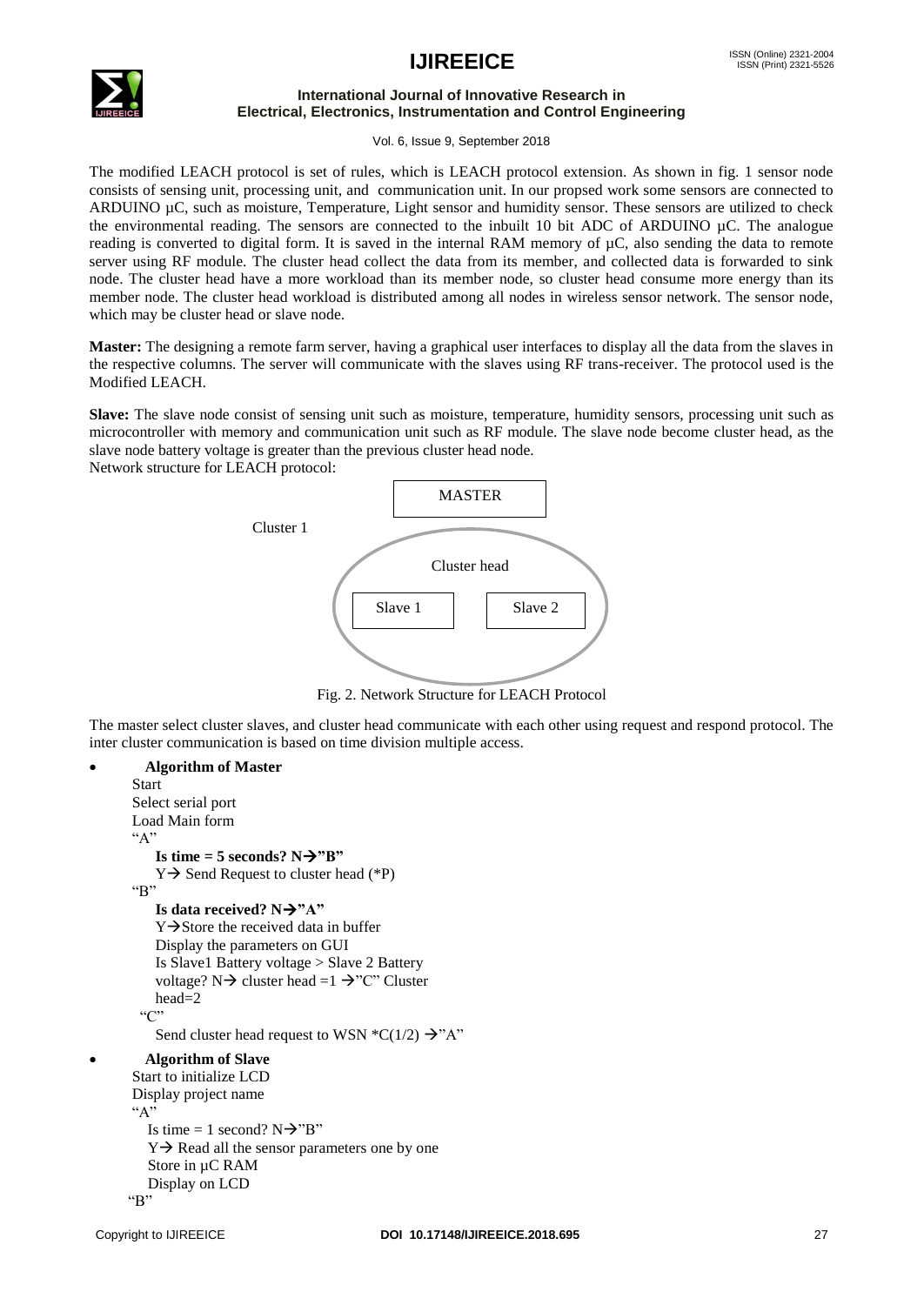# **IJIREEICE** ISSN (Online) 2321-2004



#### **International Journal of Innovative Research in Electrical, Electronics, Instrumentation and Control Engineering**

Vol. 6, Issue 9, September 2018

Is Data received  $?N\rightarrow 'A"$ **Y** $\rightarrow$  **Is frame** =\***P** ?-->Y $\rightarrow$  **IS** Cluster head= MYID ?  $Y \rightarrow$  Send data to PC (CH + slave data) $\rightarrow$ "A"  $N\rightarrow$ Is frame = \*C?  $\rightarrow$  N $\rightarrow$ "D"  $Y \rightarrow$  Is MYID =cluster Head  $\rightarrow Y \rightarrow$  Change status from CH to slave  $\rightarrow$ "A"  $N \rightarrow$  Change Slave status to Cluster head  $\rightarrow$ "A"  $"D"$ **Is frame = \*R**  $\rightarrow$  Y  $\rightarrow$  Is MYID =slave $\rightarrow$  Y  $\rightarrow$  Send OWN data to  $CH\rightarrow "A"$  $N\rightarrow$ **Is frame = \*D** $\rightarrow$  Y $\rightarrow$  Is MYID =CH  $\rightarrow$  Y $\rightarrow$ Save Slave data  $\rightarrow$ "A"

**Modified LEACH protocol:** In Leach Protocol the Cluster head has to communicate both sides that is collect data from Base stations and transmit data to Master. Due to this the Cluster head uses more energy than the Cluster slaves. Send battery voltage of cluster head as well as the cluster Slaves to the Master. If the Cluster head's Battery is draining fast then the new cluster head is selected into the cluster that has the most energy level (Battery voltage). So, because of this there is a balance between energy levels along with all the nodes in the cluster. This technique helps in maintain an Energy balance through which the network life increases.

## **IV. EXPERIMENTAL SETUP**

The display unit plays important role between human word and machine word to establish good communication. Arduino is interface with 16 Character and 2 Line display on LCD display.The character is display on LCD display. The sensor such as moisture, temperature, humidity, LDR is interface with arduino for displaying results, which display the environmental real time value.



Fig.3. Experimental Setup

The experimental setup contain slave node. The two same same slave node are used for experimentation. The cluster head may be from these two slave nodes and it is changed, which shows with the help of visual basic.

# **V. RESULT**

Cluster head is dynamically selected depending upon battery voltage of salve nodes. So as the number of slaves in the network increases the transmissions via cluster head remain fairly constant since the cluster head is dynamically changed, so the battery voltage of cluster head remains constant.

| <b>Dynamic Cluster head selection mechanism in WSN</b> |                      |                                         |                                               |
|--------------------------------------------------------|----------------------|-----------------------------------------|-----------------------------------------------|
| <b>Cluster ID</b><br>Cluster Head                      | l1<br><b>Reading</b> | <b>Cluster ID request</b><br>End Device | 02/10/2018<br>13:19:04<br>1<br><b>Reading</b> |
| <b>Temperature</b>                                     | B7                   | <b>Temperature</b>                      | 36                                            |
| <b>Humidity</b>                                        | 38                   | <b>Humidity</b>                         | 43                                            |
| Light                                                  | 0254                 | Light                                   | 0042                                          |
| <b>Moisture</b>                                        | 0757                 | <b>Moisture</b>                         | 0755                                          |
| <b>Voltage</b>                                         | 12                   | <b>Voltage</b>                          | 11                                            |
| Fig.4: $CH = 1$                                        |                      |                                         |                                               |

The CH keeps changes so the network life remains constant even though the slaves increase.